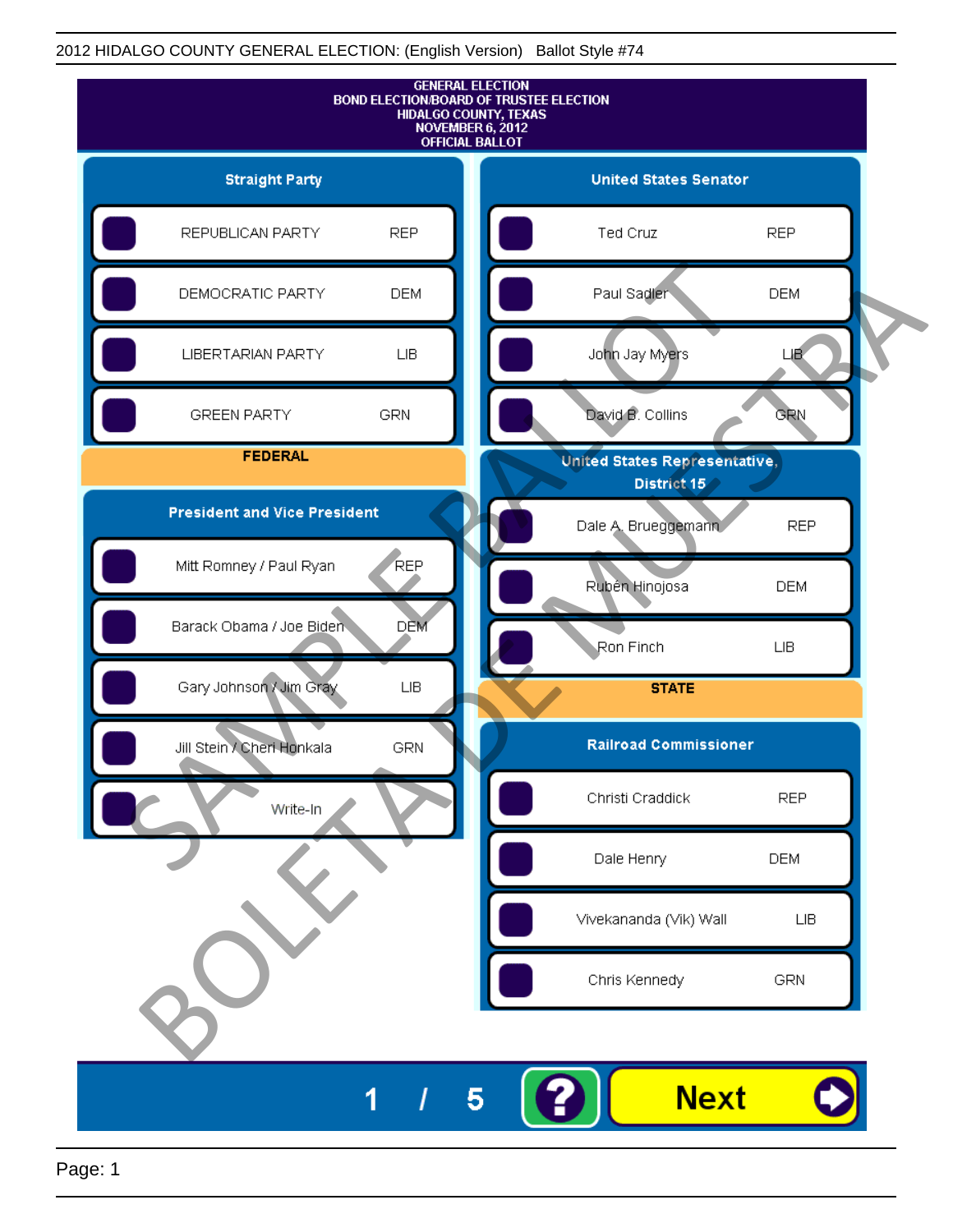

Page: 2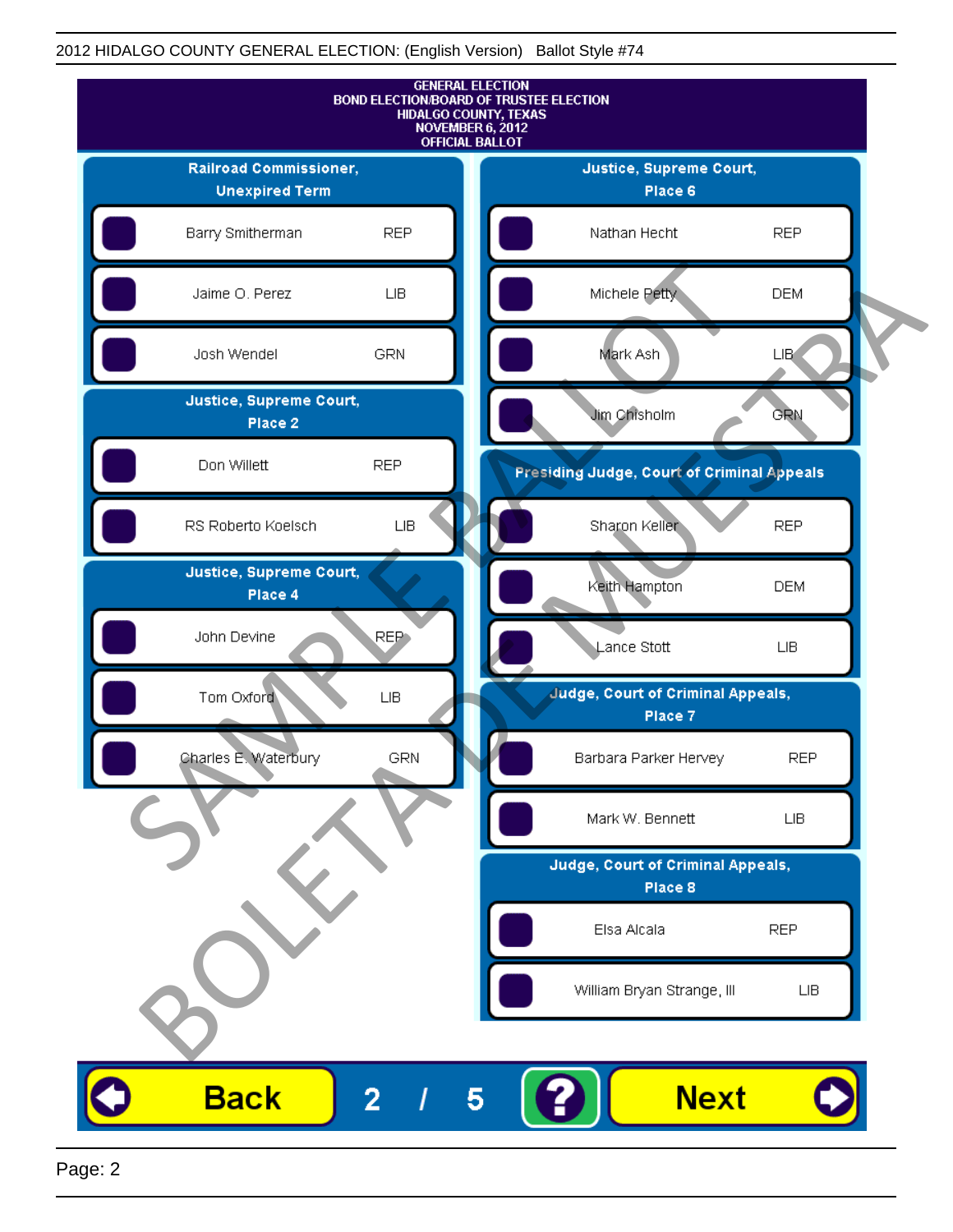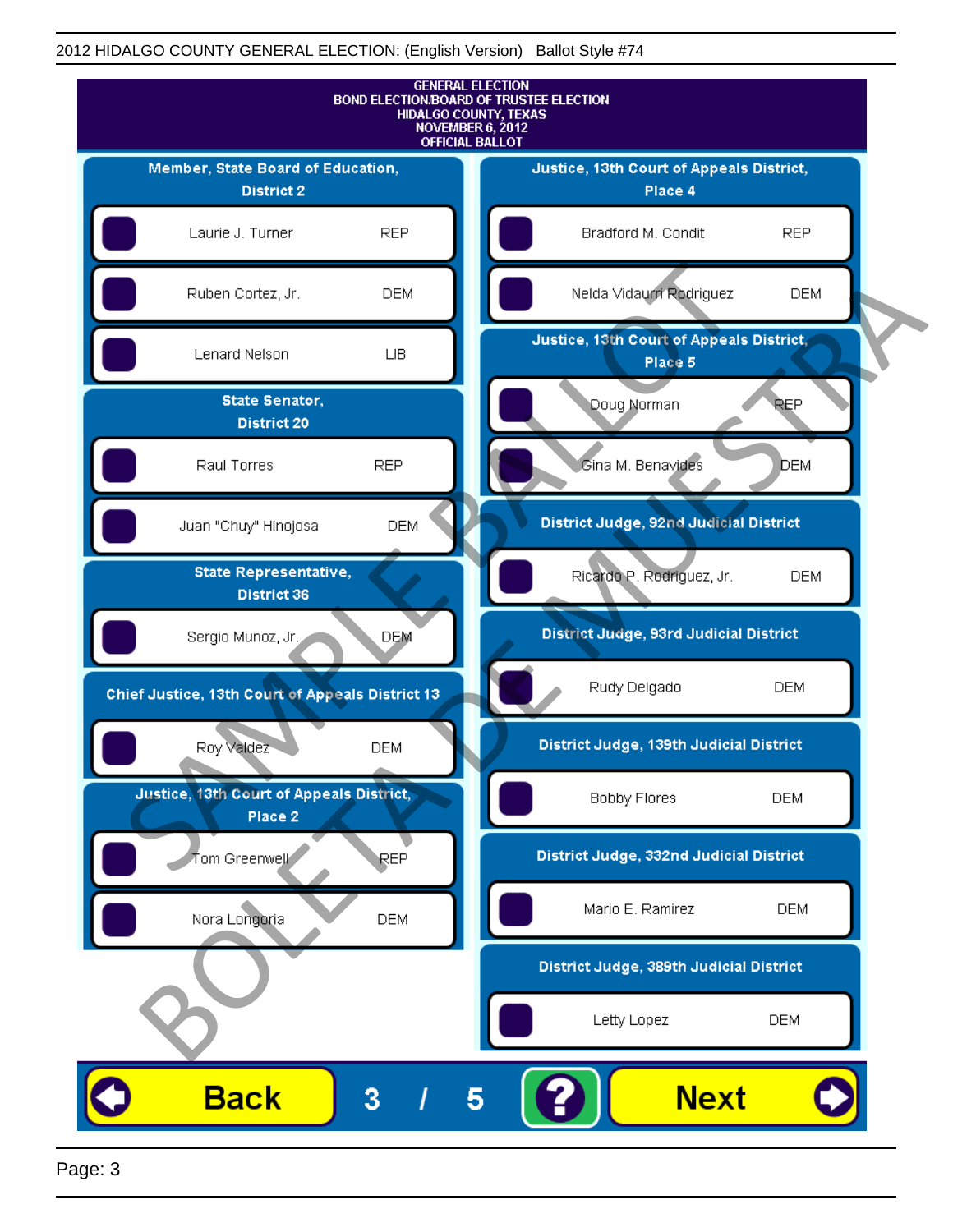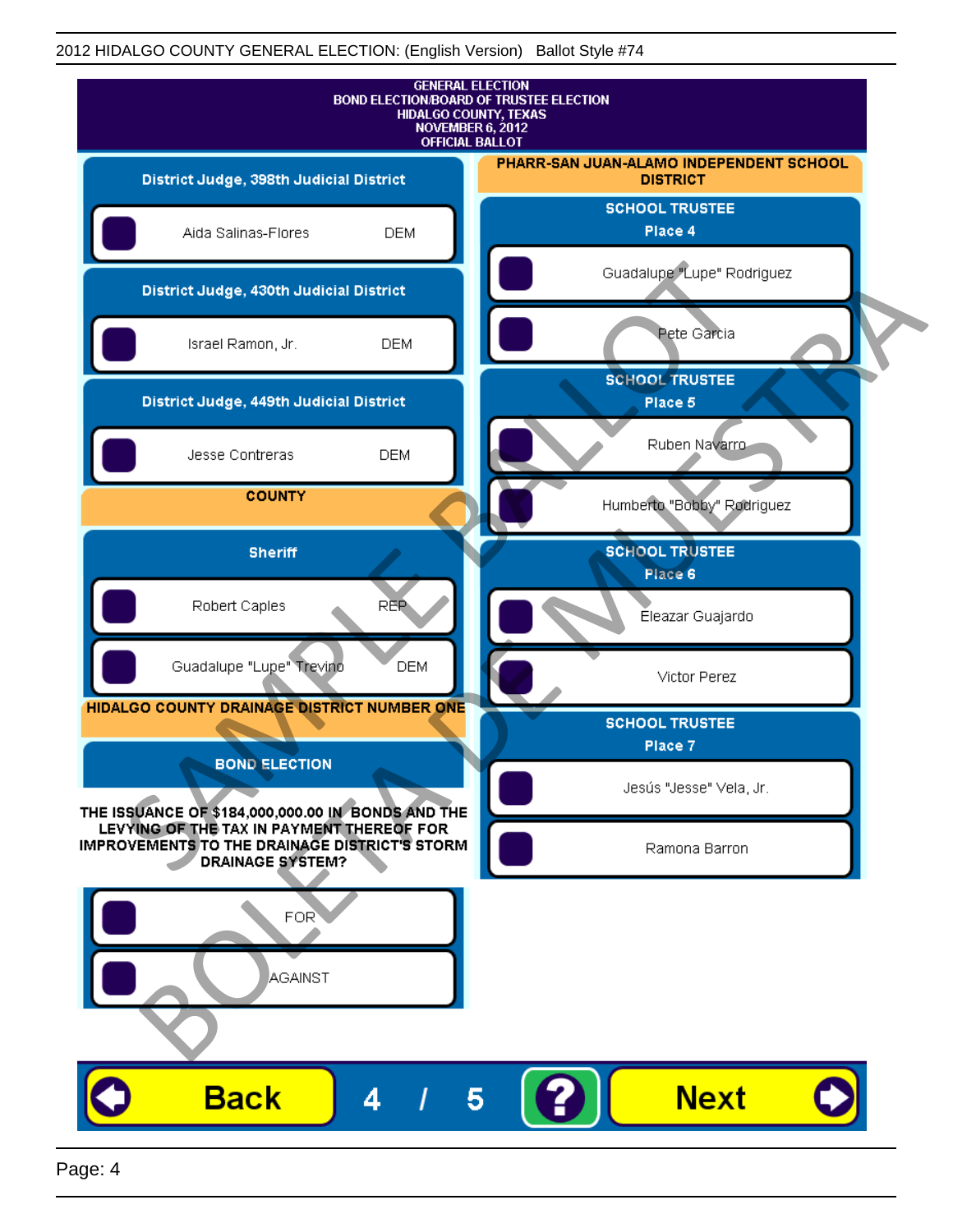# **GENERAL ELECTION** BOND ELECTION/BOARD OF TRUSTEE ELECTION<br>HIDALGO COUNTY, TEXAS<br>NOVEMBER 6, 2012<br>OFFICIAL BALLOT

Review

#### UNOPPOSED CANDIDATES DECLARED ELECTED

Judge, County Court at Law No. 7 Sergio Valdez (DEM)

County Tax Assessor-Collector

Fall Paul Visitera, Precinct No. 1<br>
County Commissioner, Precinct No. 1<br>
SAC. Cutellar JF: (DEM)<br>
County Commissioner, Precinct No. 2<br>
Ulattice of the Peace, Precinct No. 2 Place 1<br>
Counter M. "Bobby" Contrers (DEM)<br>
Ulatt County Commissioner, Precinct No. 1<br>
Accounts: A County Commissioner, Precinct No. 3<br>
Use of the Peace, Precinct No. 1<br>
Siste of the Peace, Precinct No. 1<br>
There is a control of the County Commission (DEM)<br>
There is a cont

**Back** 

5

5

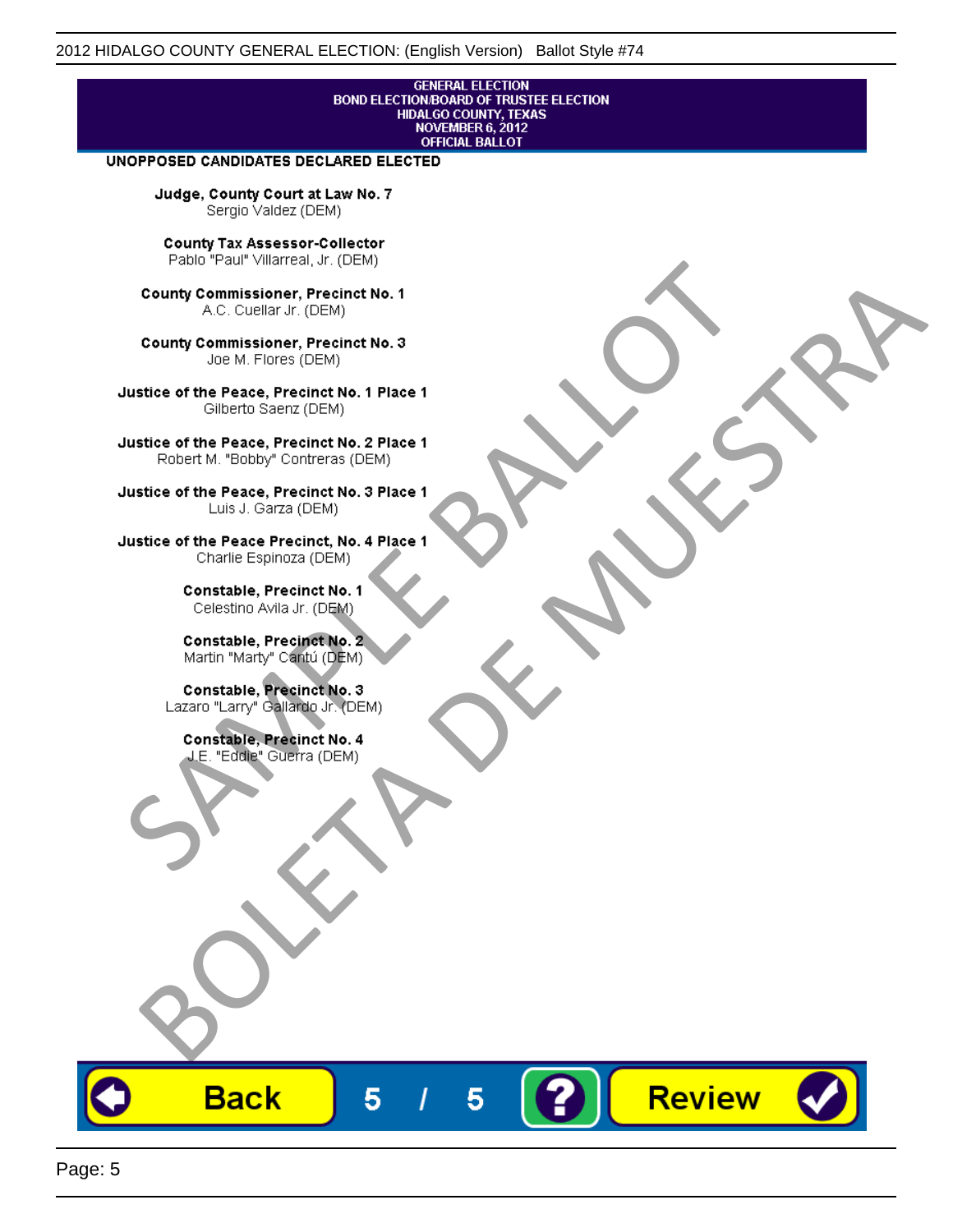## **Summary Ballot Instructions**

Press the candidate name or contest title to return to a contest.

Vote button will light up when

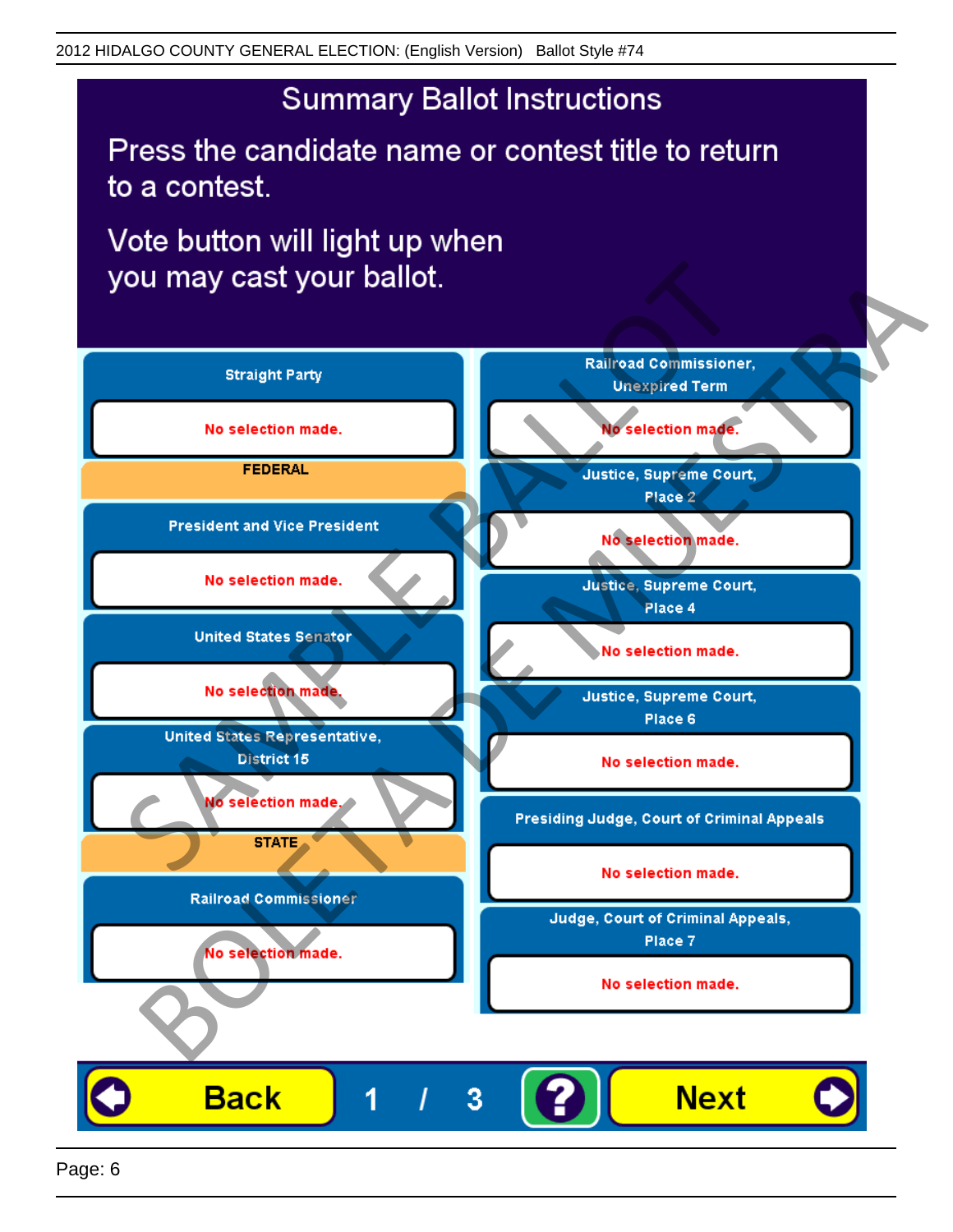## **Summary Ballot Instructions**

Press the candidate name or contest title to return to a contest.

Vote button will light up when